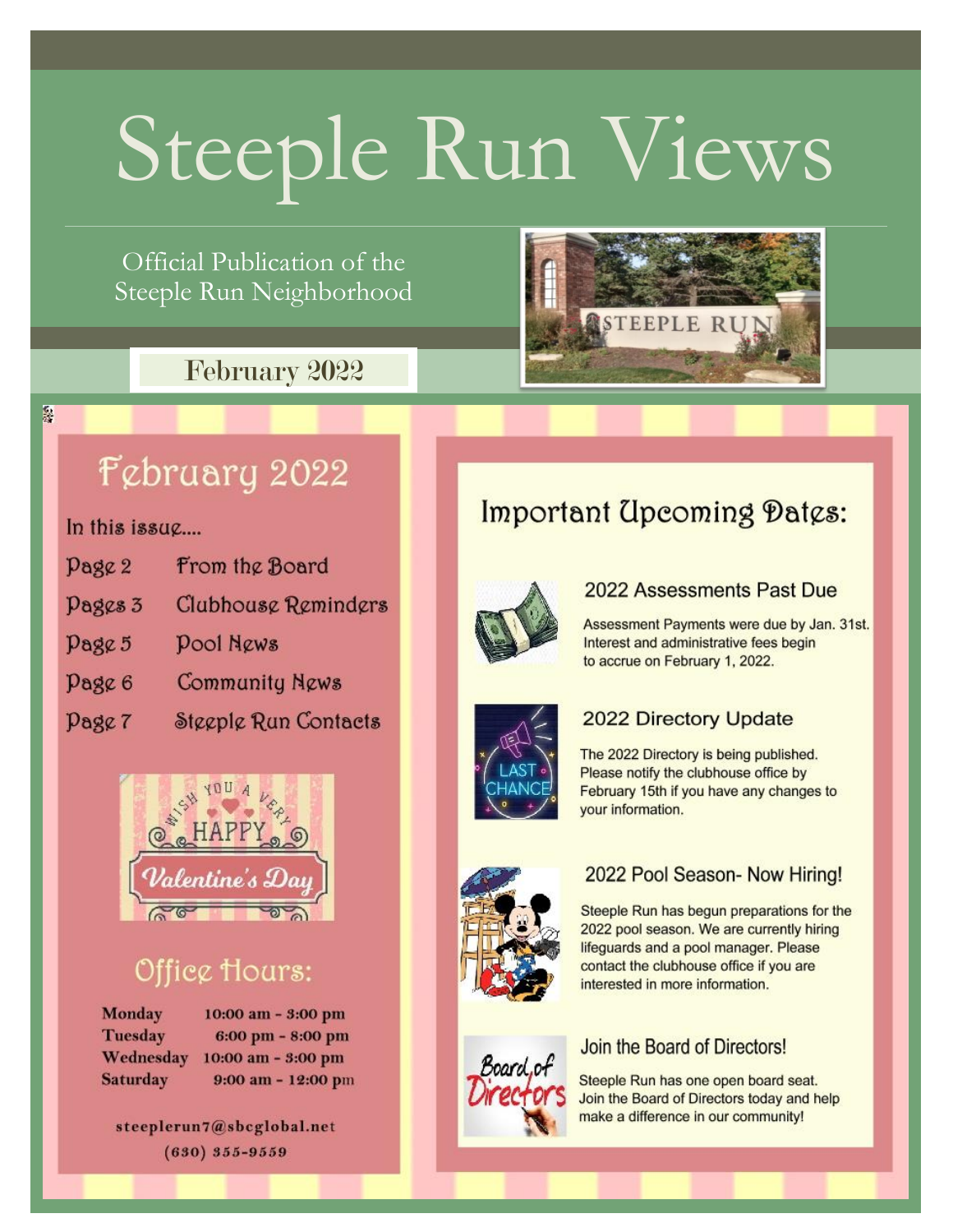# From the Board

#### **Email Blast System**



**Steeple Run has implemented an email blast system to communicate special events, newsletter availability or budget and assessment information. Have you signed up yet? To sign up go to WWW.STEEPLERUN.NET and select CONTACT US in the top right corner. Then select SUBSCRIBE TO OUR EMAIL.**



**The Clubhouse offers notary services free of charge to Steeple Run Residents. Please contact the Steeple Run Clubhouse to make arrangements.**



### **Actions taken by the SRCC Board**

- The Board of Directors did not meet in December.
- **Next Meeting: Thursday, February10, 2022**

**Meeting minutes can be found at steeplerun.net. All residents are welcome to attend the monthly board meeting. The board meets the second Thursday of each month at 7:30 p.m.**



### **Executive Board Members At Large Members**

**Brian Cleary – President Michael Klecka - Vice President Tim Loatman– Secretary Lynn Gutoski - Treasurer**

**Brian Haberstich Jakob Breving-Johnson Sarah Kline Mike Ladas Eric Lukacsik Troy Michalek**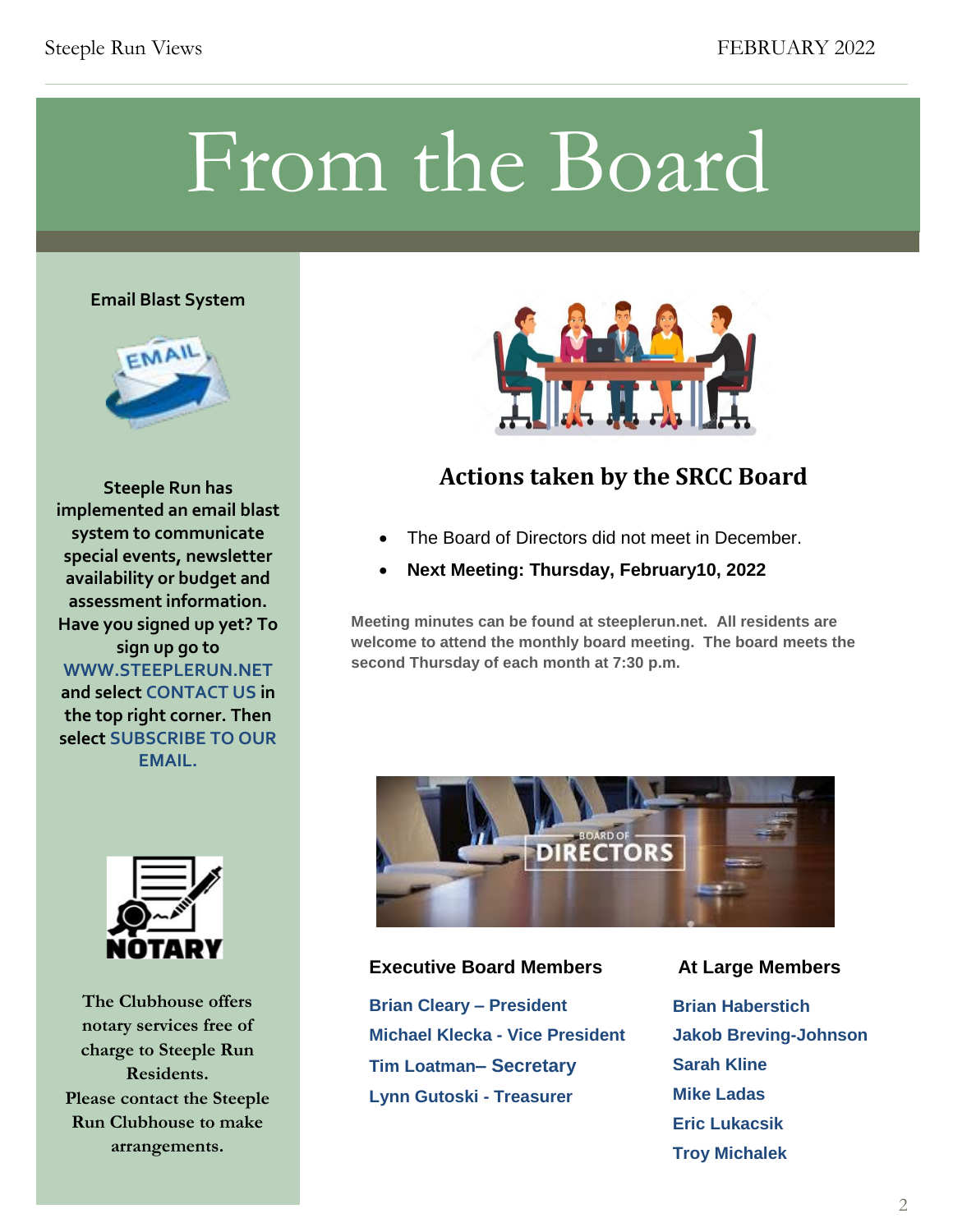# Clubhouse Reminders

.

## **Delegation of Rights**



**2022 DELEGATION OF RIGHTS** is due by **January 1st.** A current Delegation of Rights must be on file in the clubhouse for any renters wanting to use the pool or rent the clubhouse. These forms were mailed to the owners and need to be updated on an annual basis. No pool passes or clubhouse rentals will be issued to renters without a current form on file.

### **Clubhouse Rentals**



Please contact the Steeple Run Clubhouse for rental availability. As a reminder, rentals are only available to Steeple Run residents. The cost to rent is \$150 per day. There is also a refundable \$300 security deposit due one week prior to your event. Rentals are on a first come first serve basis. The Clubhouse cannot hold a date without a contract and payment. To inquire about available dates, please contact the Steeple Run Clubhouse office. [Steeplerun7@sbcglobal.net](mailto:Steeplerun7@sbcglobal.net)



### **Paid Assessment Letters are Required to Sell Your Home**

When selling your home, please have your attorney request a paid assessment letter at least five business days in advance of your closing. The cost of the paid assessment letter is \$40.00. If you need it sooner, a \$20 fee will be added. The request must be in writing and come from your attorney. Please include the closing date, property address, names of the sellers, names & contact info of the buyers and contact information for both attorneys. Please email request to:

**Fences**



**the replacements must be approved by the Board of**  $\mathbf{r}$ **All fences along common areas, whether new or Directors prior to being constructed or repaired.** 

#### **Article 7.09 of the Steeple Run Declaration of Covenants:**

7.09 Alteration of Dwelling Units: No Dwelling Unit Owner<br>
shall relocate, heighten, lower or otherwise move, change or<br>
construct any fence, wall or patio adjoining or adjacent to the Directors at a Special Meeting called for that purpose. A resolution passed by said Board and signed by the presiding officer shall be procured prior to the commencement of any shall relocate, heighten, lower or otherwise move, change or construct any fence, wall or patio adjoining or adjacent to the "Common Area" unless consented thereto by the Board of resolution passed by said Board and signed by the presiding officer shall be procured prior to the commencement of any construction, alteration or change.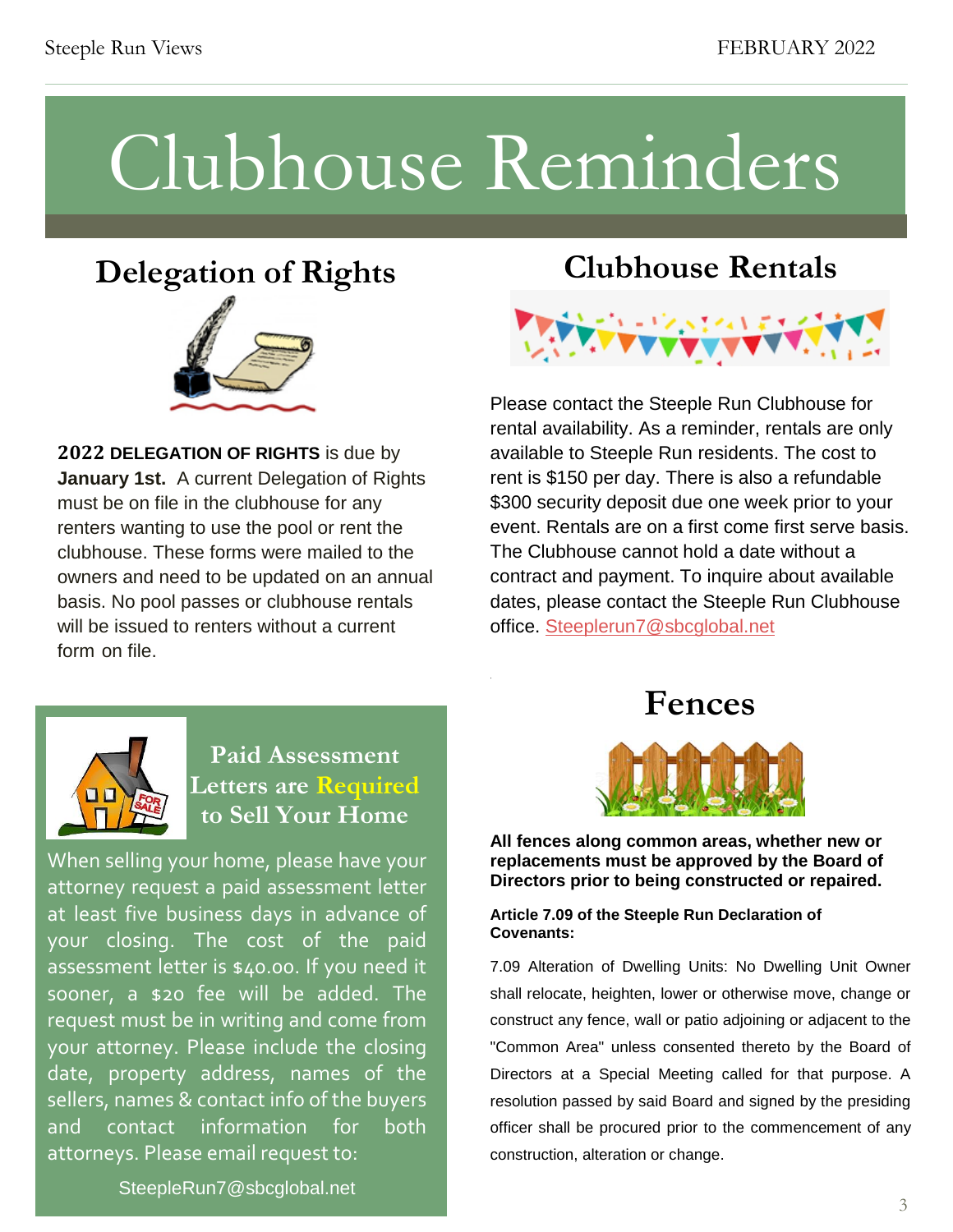# Pool News



### **Steeple Run Pool- 2022 Season NOW HIRING: Lifeguards & Pool Manager**

The Steeple Run Pool is open Memorial Day weekend - Labor Day 2022. This position is under the general supervision of the Steeple Run Pool Committee/ Board of Directors. This position may include days, evenings, weekends and holidays.

### **Responsibilities:**

- Responsible for the operations of the entire swimming complex facility, the swimming pool employees, and the overall safety of those who use the facility
- Enforce rules, regulations and policies to ensure safety of patrons.
- Ensure that pool facility is a safe environment at all times and maintain safety standards
- Clean and sanitize swimming pool (includes cleaning pool & backwash filters, skimming pool surfaces, and checking that chemicals in pool are at ideal levels)
- Ensure that all pool equipment is in good working order and request repair/replacement as needed
- Obtain chemicals, equipment, and supplies as needed
- Oversee pool events, including private pool parties
- Respond to emergencies and first aid procedures.
- Supervise concessions and the monetary transactions that take place.
- Maintain orderliness by inspecting swimming pool areas and locker rooms.

### **Requirements:**

- Completion of Lifeguard Training, First Aid and CPR certification.
- Lifeguards must be 15 years or older

### **If interested, please contact the Steeple Run Office at:**

**[Steeplerun7@scbglobal.net](mailto:Steeplerun7@scbglobal.net) or (630) 355-9559**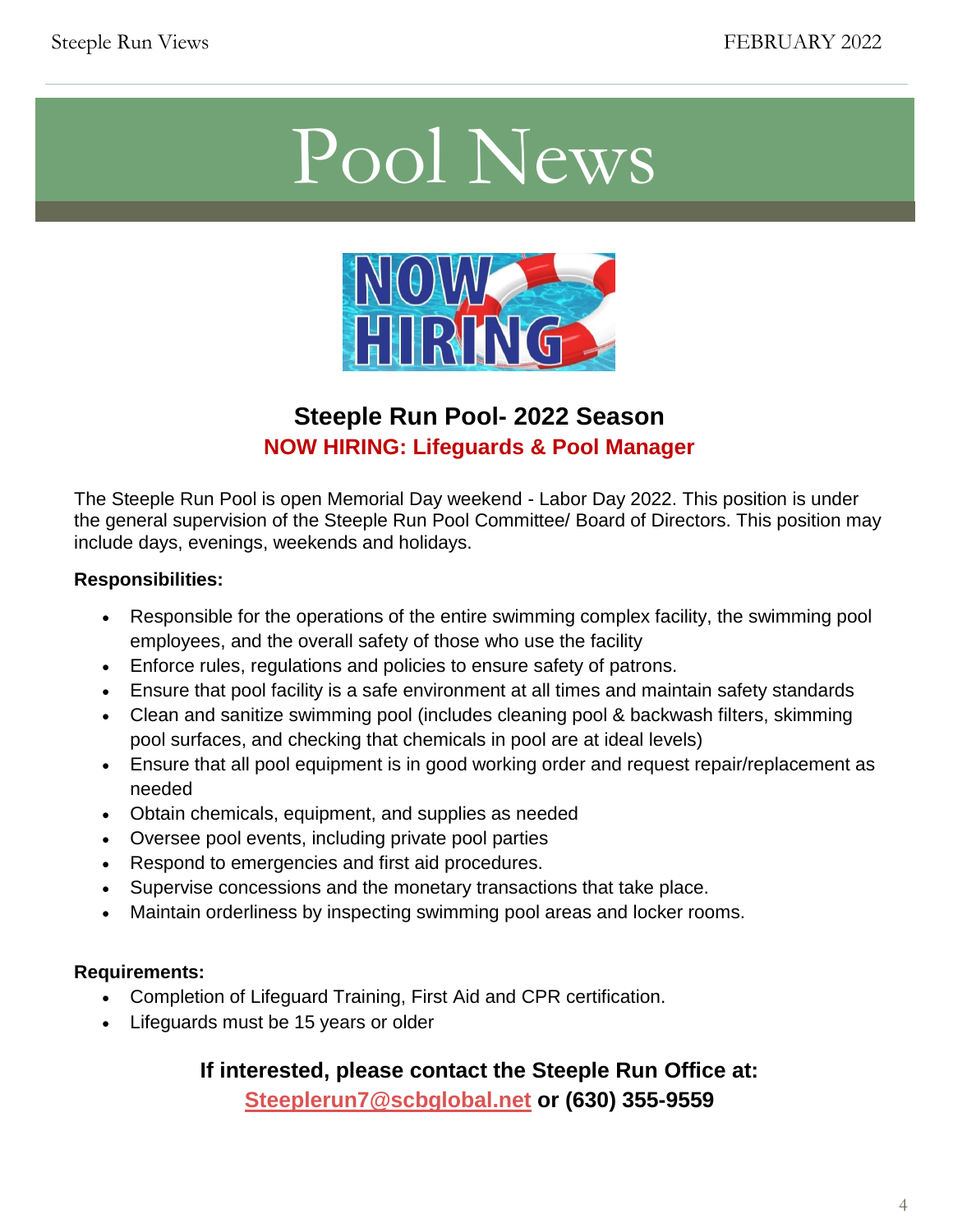# Community New Community News

## **No Parking Rules in Effect When Snow is ... ONE INCH**



remaining parked on road district streets after one  $(1<sup>n</sup>)$  inch of snowfall is subject to being<br>remaining parked on road district streets after one  $(1<sup>n</sup>)$  inch of snowfall is subject to being ticketed. The ordinance also mandates that the parking ban stay in effect for 24 hours after the and dead eends are done last. Vehicles are to be removed from township streets after one (l ") inch of snowfall. Any vehicle snowfall so the streets can be cleared. Arterial and secondary streets are plowed first. Cul-desacs

# . PLEASE DO NOT PARK ON THE STREETS UNTIL ALL SNOW IS REMOVED.

Any vehicle violating the ordinance may be ticketed and fined, or even towed. Please notify visitors and all members of your household.







- Use less than four pounds of salt per 1,000 square feet.
- · More salt does not equal more melting.
- Remove snow prior to applying deicer.
- Sweep up and properly store road salt after a snowstorm for reuse.